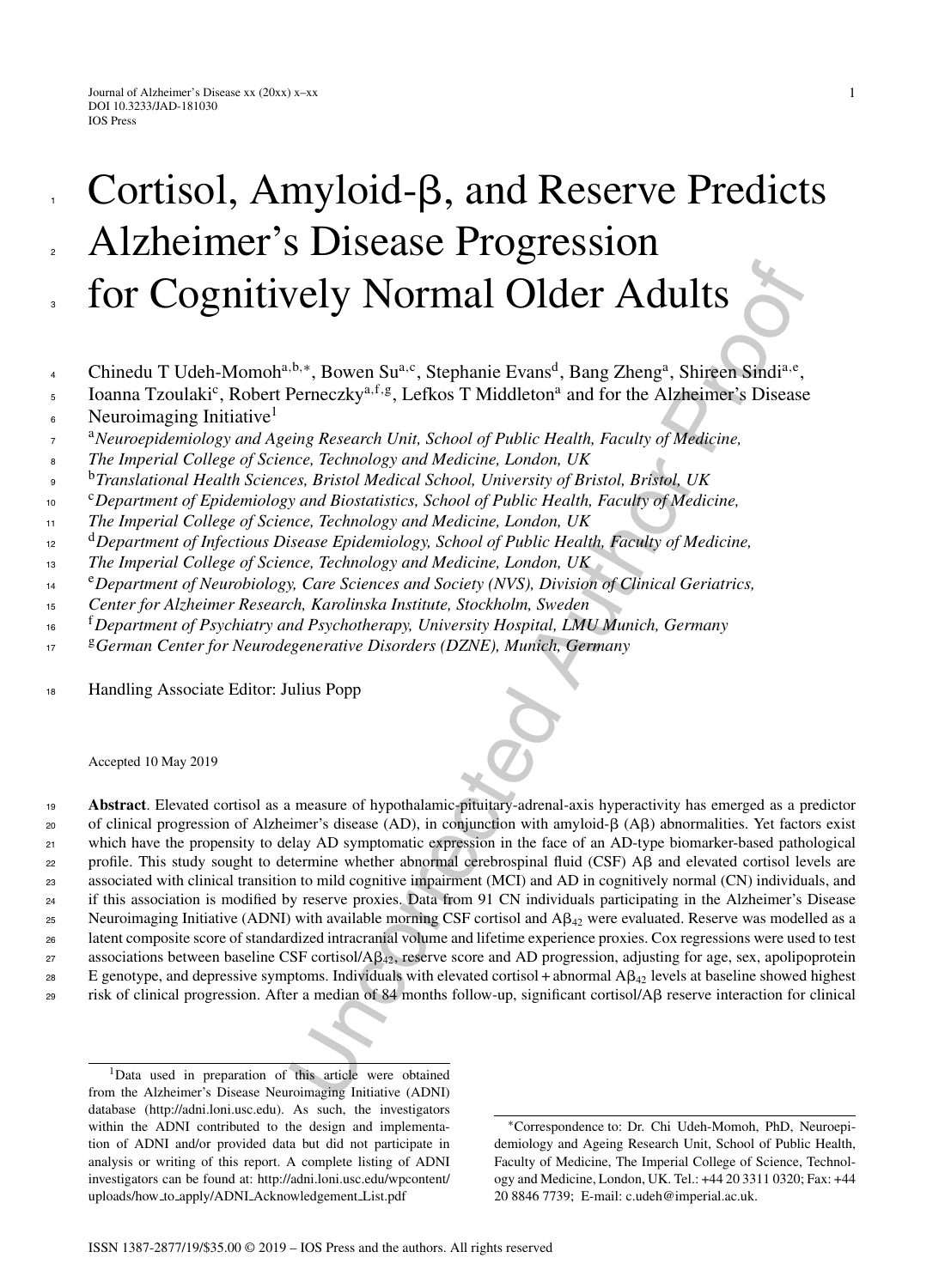cortisol/Aß+ and clinical progression. Our findings indicate that cortisol hypersecretion accelerates clinical progression in 31

CN individuals presenting with pathological  $A\beta_{42}$ . High reserve reduces the associated AD progression risk in these high-risk individuals. 32  $33$ 

Keywords: Alzheimer's disease, amyloid, cognitive reserve, cortisol

34

### <sup>30</sup> **INTRODUCTION**

 Late onset Alzheimer's disease (AD), by far the most common form of dementia, is thought to be of complex and multifactorial etiology, result- ing from complex interactions of a plethora of genetic and environmental factors across the lifes- $_{36}$  pan. Cerebral accumulation of amyloid- $\beta$  (A $\beta$ ) and tau proteins are thought to be key histopathologi- cal hallmarks and their intracerebral processing may be an important driver for disease etiology [1–3]. On the other hand, evidence from studies of ani- mal models and human studies indicate that aberrant activity of the hypothalamic-pituitary-adrenal (HPA) system contributes to AD etiopathogenesis, as well as in the development of cognitive decline and asso- ciated symptomatology [4, 5]. Indeed hypersecretion and aberrant receptor-mediated signaling actions of glucocorticoid (GC), the HPA axis's end-effector molecule (released as cortisol in man), have been reported to impede normal A $\beta$  and tau processing [6–8], promote neurodegeneration [9] and synaptic 51 dysfunction [10]. Furthermore, they have been shown to potentially facilitate AD-related cognitive deficits in animal disease models [4, 11] and human patients <sup>54</sup> [12–14].

 The detrimental consequences of a hyperactive HPA axis have been reported at the prodromal and clinical stages of AD, with both central [15–17] and peripheral [18, 19] elevations of cortisol shown to accelerate disease onset [6, 7, 20] and clinical pro- gression [16, 18]. Likewise, a combinatory biomarker exploration of 208 analytes revealed cortisol to be one of five biomarkers that could reliably predict clinical progression within a period of 3 years [21]. Experien-<sup>64</sup> tial data in cognitively normal (CN) older individuals, though limited, posits abnormal GC secretion as a predictive marker for rapid cognitive decline in indi- viduals with excess cerebral A $\beta$  [22]. Yet to date, no evidence on clinical translatability of this finding in terms of AD clinical progression is available.

<sup>70</sup> Research on modifiable factors affecting onset and <sup>71</sup> progression of cognitive decline and dementia has received growing attention. A key finding is that high  $\frac{72}{2}$ educational  $[23-25]$  and occupational attainment  $[23, 73]$ 25], premorbid intelligence  $[26, 27]$ , as well as certain anatomical factors including larger pre-morbid  $\frac{75}{25}$ brain size  $[28-30]$  are associated with a later onset  $\frac{76}{6}$ and decreased risk of dementia [31, 32] and may even  $\frac{77}{27}$ counteract the detrimental effects of  $\text{A}\beta$  accumulation on cognitive performance [33].

Using data from the Alzheimer's Disease Neuroimaging Initiative (ADNI) CN participants  $[34, 35]$ ,  $\qquad \quad \text{81}$ we assess: 1) the impact of cerebrospinal fluid  $(CSF)$  82 cortisol and  $\overrightarrow{AB}$  levels on risk of clinical progression; and 2) the moderating effect of a multi-indicator reserve composite comprising of maximal adult brain 85 size, education, occupational complexity and premorbid intelligence.

# **MATERIALS AND METHODS** 88

# *Participants and data* 89

received growing attention. A key finding is eases (AD), by far the  $21$ , permorbid intelligence [26, 27], as well to thin since [28, 27], as well to thin since the branconical fields (see the society counter of the proof The data used in this study were obtained from 90 all stages of ADNI from [http://www.loni.ucla.](http://www.loni.ucla.edu/ADNI) edu/ADNI on 31 October 2016. The full list 92 of inclusion/exclusion criteria can be accessed <sup>93</sup> through the online ADNI protocol (pages  $20-29$ ) 94 at [http://www.adni-info.org/Scientists/ADNIScien](http://www.adni-info.org/Scientists/ADNIScientistsHome.aspx) 95 tistsHome.aspx. Written informed consent was obtained from all participants. Study participants <sup>97</sup> were between 55 and 90 years old, had a modified 98 Hachinski score of  $\leq 4$ , and at least 6 years of 99 education. The dataset included a subset of 91 CN 100 participants that had measurements of CSF cortisol 101 and  $\text{A}\beta_{42}$  at baseline (Supplementary Figure 1). 102 Measurements of Geriatric Depression Scale (GDS), 103 apolipoprotein E (*APOE*) genotype, education, Intel- <sup>104</sup> ligence Quotient-IQ (measured by the American 105 National Adult Reading Test- AMNART score), 106 intracranial volume  $(ICV)$  as a proxy for maximal  $107$ adult brain size, and occupation recorded at baseline 108 were also used for study analyses [36].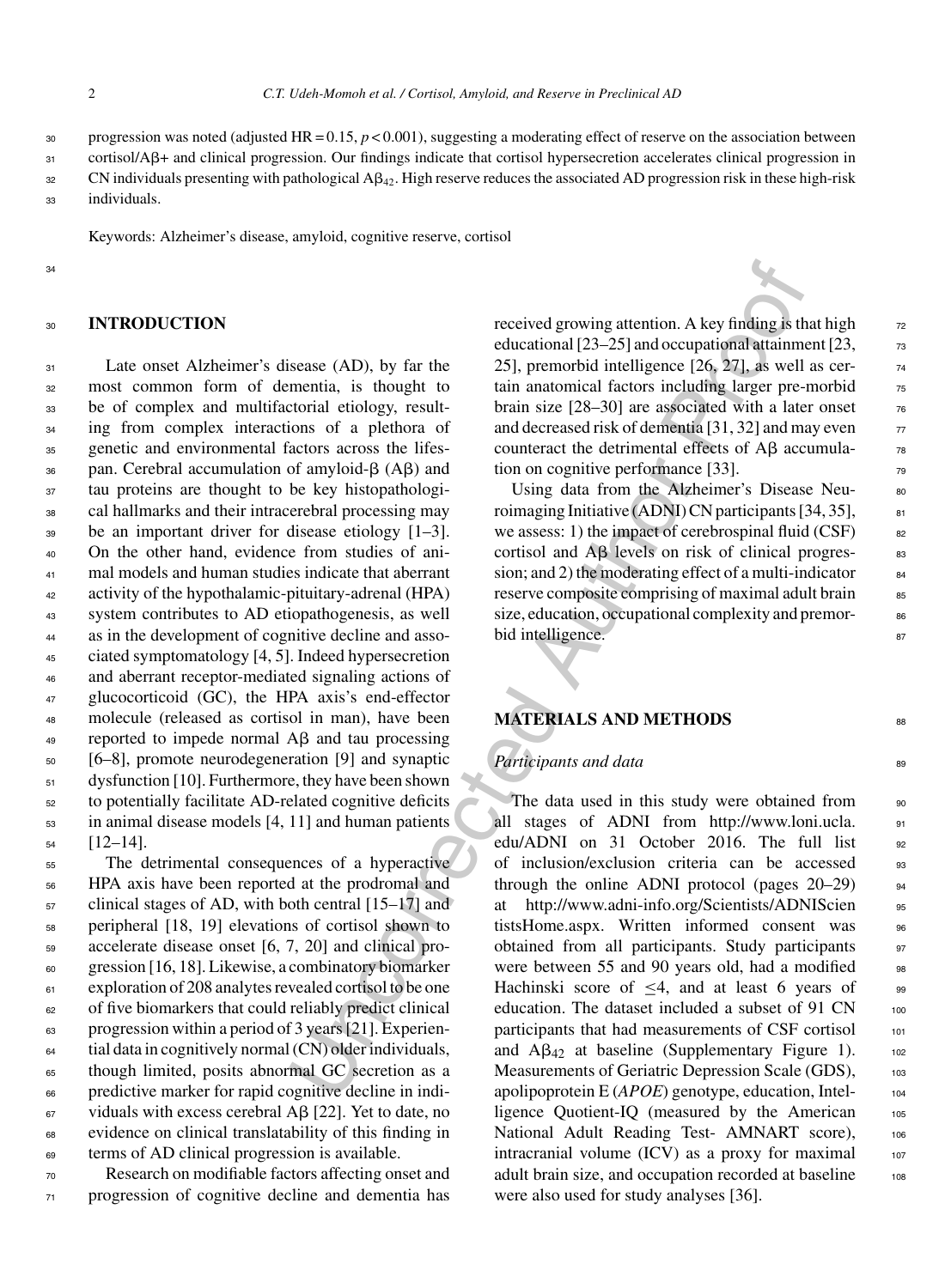#### <sup>109</sup> *Diagnostic groups*

 CN participants had Mini-Mental State Examina- tion (MMSE) scores between 24 and 30, a global Clinical Dementia Rating (CDR) score of 0, no evidence of depression and no subjective memory complaints. After the baseline visit, subsequent vis- its were conducted at 6– or 12-month intervals until a maximum follow-up period of 120 months.

 For follow-up diagnostic outcomes, individuals with AD dementia were required to have MMSE scores between 20 and 26 and a CDR score of 0.5 to 1 at baseline [37]. Qualifying individuals with mild cognitive impairment (MCI) had memory concerns but no significant functional impairment. These indi-123 viduals scored between 24 and 30 on the MMSE, had a global CDR score of 0.5, with a CDR memory score of 0.5 or greater, and had objective memory impairment on the Wechsler Memory Scale–Logical Memory II test [37].

#### <sup>128</sup> *Biomarker classification*

 $A\beta_{42}$  and cortisol levels were dichotomized using 130 the previously defined cuts offs for  $\text{A}\beta_{42}$  (192 pg/ml) [38] and using the mean cortisol level of 15.2 pg/ml [15, 16]. Below cut-off A $\beta_{42}$  levels were consid- ered abnormal and 'above-mean' cortisol levels are considered high. Thus, four biomarker combina- tion groups were investigated: 1) low cortisol/normal  $A\beta_{42}$ , termed GC/A $\beta$ –; 2) high cortisol/normal A $\beta_{42}$ , 137 termed GC+/A $\beta$ -; 3) low cortisol/abnormal A $\beta$ 42, 138 termed GC-/A $\beta$ +; and 4) high cortisol/abnormal  $A\beta_{42}$ , termed GC+/A $\beta$ +.

#### <sup>140</sup> *Generation of reserve composite score*

 A reserve composite score was generated using exploratory factor analysis (EFA). Education, full-143 scaled IQ, occupation, and ICV were computed as continuous variables in the factor analysis. All com- ponents were standardized to have a mean of 0 and 146 standard deviation of 1. The reserve composite score for each individual was calculated by summing the factor loading of each component multiplied by the standardized component [39]. For exploratory anal- yses, categorical values of the reserve components were used. Years of formal education completed was dichotomized into low (<15 years) versus high (>15 years) using a median split of the CN study sample.

<sup>154</sup> AMNART was used to estimate premorbid IQ [40, <sup>155</sup> 41] and scores were stratified as low (≤42 points) and high ( $>42$  points) via median split of the CN study 156 sample. 157

ICV in ADNI was estimated by the automated 158 MRI method, which combined three tissue classes 159 of segmentation: gray matter, white matter and CSF 160 spaces. ICV (cm<sup>3</sup>) data was dichotomized via median  $161$ split procedure into low  $(\leq 1505.01 \text{ cm}^3)$  and high 162  $(>1505.01 \text{ cm}^3)$ .

Occupation was graded on a scale of  $0-3$  defined  $164$ from The National Statistics Socio-economic Clas- <sup>165</sup> sification [42]. Level 0 represented unemployed 166 participants such as housewives; Level 1 represented 167 partly-skilled or unskilled occupations; Level 2 rep-<br>168 resented skilled occupations; and Level 3 featured 169 professional and managerial occupations.

Inverse probability imputation method was used to  $171$ deal with the 8 missing values in IQ score  $[43]$ .

# **Statistical analysis** 173

Comparisons of categorical variables including 174 gender,  $APOE - \varepsilon 4$  (+ve/–ve) carrier status, and occupation between the four biomarker combination 176 groups were performed using a Chi-squared test. 177 Continuous variables including age, reserve compos- <sup>178</sup> ite, ICV, IQ, education, and GDS were compared 179 using analysis of variance (ANOVA) with Tukey 180 *post-hoc* test, for the four biomarker combination 181 groups. 182

Time to progression to a more severe diagnostic 183 state (i.e., MCI or AD), based on the most recent diagnostic assessment was inputted as the study outcome within the survival analysis. For individuals that did 186 not progress, final visit time was used as the censoring 187 time.

e values and only experient values and on state of the control only ( $>12$  solution intervals and  $>2$  couplation was graded on a scale of 0-3 or and and time and a cDR solution was graded on a scale of 0-3 or and and ind Kaplan-Meier (KM) curves were employed to 189 compare the risk of progression across the four 190 biomarker groups. Cox proportional hazards models 191 were fitted to explore associations between reserve, 192 cortisol and  $\text{A}\beta_{42}$  with risk of progression in separate 193 models. Model 1 was an unadjusted model exploring 194 interaction between  $A\beta_{42}$  and cortisol levels. Model 2  $195$ examined the three-way interaction between reserve, 196 cortisol, and  $A\beta_{42}$  by adding the production terms 197 between these variables. Model 3 was further adjusted 198 for baseline measures of age, gender, *APOE*  $\varepsilon$ 4, and 199 GDS. Moreover, interaction between reserve score 200 and the four biomarker combination groups was also <sub>201</sub> tested using the likelihood ratio test. Marginal plots 202 were then used to show the relative risk of progression 203 among these four groups per the reserve score.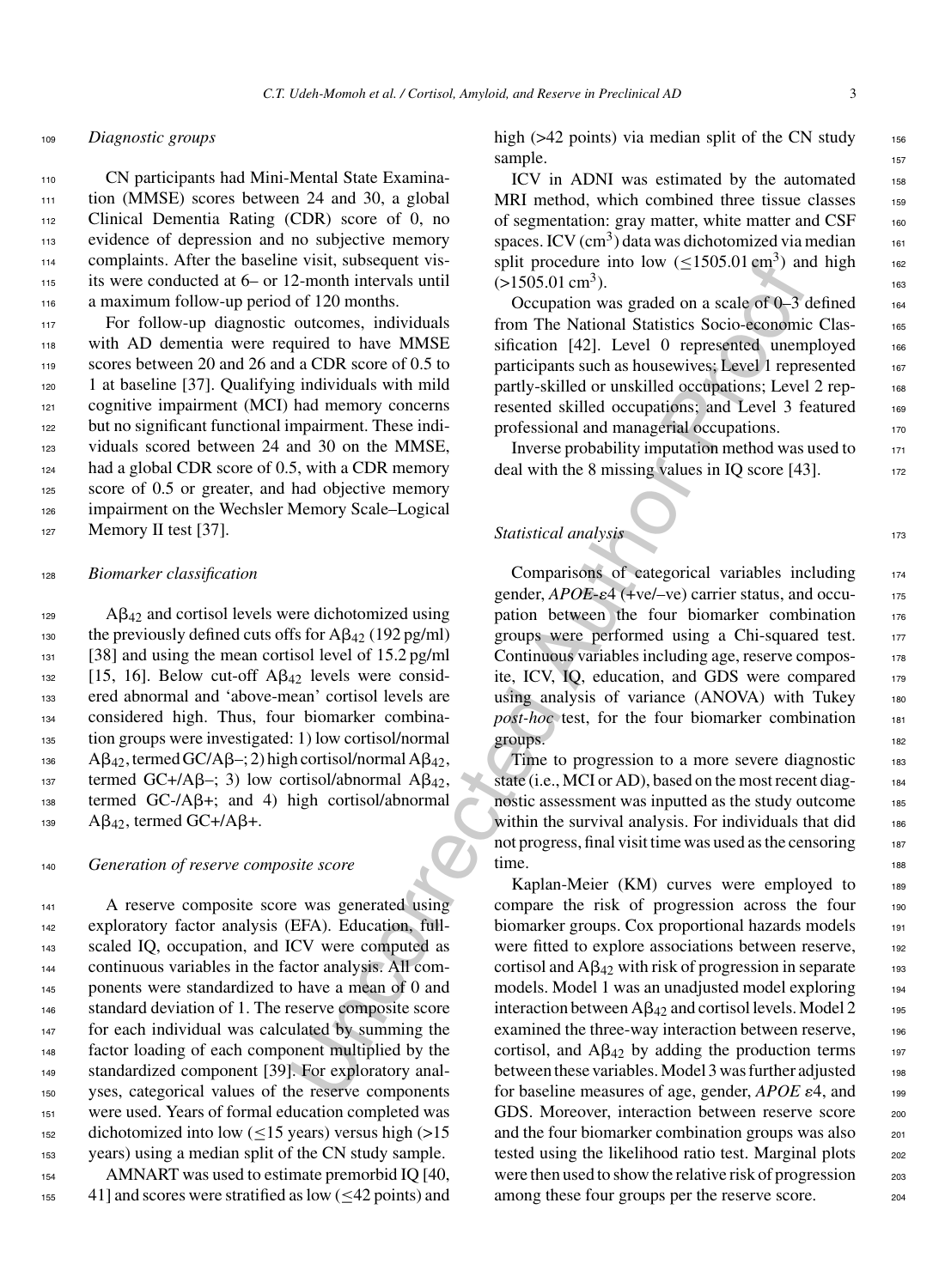In addition, we conducted supplemental analyses to explore the reserve, cortisol, and  $\text{A}\beta_{42}$  relation- ship upon adjusting for established CSF biomarkers known to be associated with high risk for clinical progression, namely total tau [38], fibroblast growth factor-4 (FGF-4), heart-type fatty acid binding protein (hFABP), calcitonin, and tumor-necrosis- factor-related apoptosis-inducing ligand receptor 3 (TRAIL-R3) [21]. We further used separate mod- els to explore associations between the independent reserve proxies and progression to a more severe dis-216 ease state, as well as their interactions with CSF  $\mathsf{A}\beta_{42}$  and cortisol levels. We also tested the possible mod- erating effect of age, gender, or *APOE*  $\varepsilon$ 4 on the 219 combination effect of cortisol and  $A\beta_{42}$ .

 The statistical analyses were performed using Stata (version 14, Stata). All statistical tests were two- sided, and the statistical significance was defined as  $p < 0.05$ .

#### <sup>224</sup> **RESULTS**

# <sup>225</sup> *Population characteristics in relation to CSF* <sup>226</sup> *cortisol and A*β<sup>42</sup>

 Table 1 summarizes the characteristics of study participants and biomarker-group strata. Differences in sample size for each biomarker group were noted, with the highest number of participants seen in the GC–/Aβ–, and the lowest being in the GC–/Aβ+.

<sup>232</sup> There were also differences in the mean age  $233$  between the groups  $(p<0.05)$ , with significant  $_{234}$  differences occurring between the GC-/A $\beta$ -,

 $GC$ -/A $\beta$ +, and the  $GC$ +/A $\beta$ + groups (Tukey HSD 235 test,  $p < 0.05$ ). The proportion of  $APOE - \varepsilon 4$  carriers 236 was also significantly different between groups 237  $(p<0.005)$  with the highest proportion falling into  $238$  $\text{the GC} + / \text{A}\beta + \text{group}.$  239

A composite score for the four reserve components 240 was derived using factor analysis, which yielded one <sub>241</sub> common factor with eigenvalue of 1.046. All compo- <sup>242</sup> nents loaded well on this factor, and loadings were 243 used to calculate the composite score with the for-<br>
<sub>244</sub> mula: 245

Composite score= $0.6625 \times$  education years 246<br>0.4315 × IQ + 0.4772  $\times$  occupation level 247  $+0.4315 \times IQ + 0.4772 \times$  occupation level 247  $+0.4395 \times$  ICV (all components were standardized). 248

No reserve variables or other measures were sig-<br><sub>249</sub> nificantly different between the biomarker groups 250  $(p > 0.05)$ .

*CSF cortisol evaluation across ADNI diagnostic* <sup>252</sup> groups 253

Since this study is the first to determine an 254 association between a hyperglucocorticoid state/ $\mathsf{A}\mathsf{B}$  255 interaction and disease progression from the pre- <sup>256</sup> clinical stage, no threshold range of pathological <sup>257</sup> cortisol was available to provide a reference point 258 for cohort stratification. To this end, we sought to  $259$ compare central cortisol levels for different baseline 260 AD diagnostic groups, given the availability of data 261 from prodromal and clinical AD patients within the 262 ADNI study. The mean CSF cortisol levels for MCI 263  $(n=148)$  and AD  $(n=69)$  patients were similar to  $264$ that of CN  $(n=91)$  individuals, with nil significant  $265$ 

| protein (hFABP), calcitonin, and fumor-necrosis-<br>factor-related apoptosis-inducing ligand receptor 3<br>(TRAIL-R3) [21]. We further used separate mod-<br>els to explore associations between the independent<br>reserve proxies and progression to a more severe dis-<br>ease state, as well as their interactions with CSF $\text{A}\beta_{42}$<br>and cortisol levels. We also tested the possible mod-<br>erating effect of age, gender, or $APOE$ $\varepsilon$ 4 on the<br>combination effect of cortisol and $A\beta_{42}$ .<br>The statistical analyses were performed using Stata<br>(version 14, Stata). All statistical tests were two-<br>sided, and the statistical significance was defined as<br>$p < 0.05$ .<br><b>RESULTS</b> | mula:<br>$(p > 0.05)$ .<br>groups | was derived using factor analysis, which yielded one<br>common factor with eigenvalue of 1.046. All compo-<br>nents loaded well on this factor, and loadings were<br>used to calculate the composite score with the for-<br>Composite $score = 0.6625 \times$ education<br>years<br>$+0.4315 \times IQ + 0.4772 \times$<br>occupation<br>level<br>$+0.4395 \times$ ICV (all components were standardized).<br>No reserve variables or other measures were sig-<br>nificantly different between the biomarker groups<br>CSF cortisol evaluation across ADNI diagnostic<br>Since this study is the first to determine an |                                                                            |                                                     |                                                        |                  |  |  |
|---------------------------------------------------------------------------------------------------------------------------------------------------------------------------------------------------------------------------------------------------------------------------------------------------------------------------------------------------------------------------------------------------------------------------------------------------------------------------------------------------------------------------------------------------------------------------------------------------------------------------------------------------------------------------------------------------------------------------------------------------|-----------------------------------|------------------------------------------------------------------------------------------------------------------------------------------------------------------------------------------------------------------------------------------------------------------------------------------------------------------------------------------------------------------------------------------------------------------------------------------------------------------------------------------------------------------------------------------------------------------------------------------------------------------------|----------------------------------------------------------------------------|-----------------------------------------------------|--------------------------------------------------------|------------------|--|--|
| Population characteristics in relation to CSF                                                                                                                                                                                                                                                                                                                                                                                                                                                                                                                                                                                                                                                                                                     |                                   |                                                                                                                                                                                                                                                                                                                                                                                                                                                                                                                                                                                                                        |                                                                            | association between a hyperglucocorticoid state/Aß  |                                                        |                  |  |  |
|                                                                                                                                                                                                                                                                                                                                                                                                                                                                                                                                                                                                                                                                                                                                                   |                                   |                                                                                                                                                                                                                                                                                                                                                                                                                                                                                                                                                                                                                        |                                                                            |                                                     |                                                        |                  |  |  |
| cortisol and $A\beta_{42}$                                                                                                                                                                                                                                                                                                                                                                                                                                                                                                                                                                                                                                                                                                                        |                                   | interaction and disease progression from the pre-<br>clinical stage, no threshold range of pathological                                                                                                                                                                                                                                                                                                                                                                                                                                                                                                                |                                                                            |                                                     |                                                        |                  |  |  |
|                                                                                                                                                                                                                                                                                                                                                                                                                                                                                                                                                                                                                                                                                                                                                   |                                   |                                                                                                                                                                                                                                                                                                                                                                                                                                                                                                                                                                                                                        |                                                                            |                                                     |                                                        |                  |  |  |
| Table 1 summarizes the characteristics of study                                                                                                                                                                                                                                                                                                                                                                                                                                                                                                                                                                                                                                                                                                   |                                   |                                                                                                                                                                                                                                                                                                                                                                                                                                                                                                                                                                                                                        |                                                                            | cortisol was available to provide a reference point |                                                        |                  |  |  |
| participants and biomarker-group strata. Differences                                                                                                                                                                                                                                                                                                                                                                                                                                                                                                                                                                                                                                                                                              |                                   |                                                                                                                                                                                                                                                                                                                                                                                                                                                                                                                                                                                                                        |                                                                            |                                                     | for cohort stratification. To this end, we sought to   |                  |  |  |
| in sample size for each biomarker group were noted,                                                                                                                                                                                                                                                                                                                                                                                                                                                                                                                                                                                                                                                                                               |                                   |                                                                                                                                                                                                                                                                                                                                                                                                                                                                                                                                                                                                                        |                                                                            |                                                     | compare central cortisol levels for different baseline |                  |  |  |
| with the highest number of participants seen in the                                                                                                                                                                                                                                                                                                                                                                                                                                                                                                                                                                                                                                                                                               |                                   |                                                                                                                                                                                                                                                                                                                                                                                                                                                                                                                                                                                                                        |                                                                            |                                                     | AD diagnostic groups, given the availability of data   |                  |  |  |
| $GC$ -/A $\beta$ -, and the lowest being in the $GC$ -/A $\beta$ +.                                                                                                                                                                                                                                                                                                                                                                                                                                                                                                                                                                                                                                                                               |                                   |                                                                                                                                                                                                                                                                                                                                                                                                                                                                                                                                                                                                                        |                                                                            |                                                     | from prodromal and clinical AD patients within the     |                  |  |  |
| There were also differences in the mean age                                                                                                                                                                                                                                                                                                                                                                                                                                                                                                                                                                                                                                                                                                       |                                   |                                                                                                                                                                                                                                                                                                                                                                                                                                                                                                                                                                                                                        |                                                                            |                                                     | ADNI study. The mean CSF cortisol levels for MCI       |                  |  |  |
|                                                                                                                                                                                                                                                                                                                                                                                                                                                                                                                                                                                                                                                                                                                                                   |                                   |                                                                                                                                                                                                                                                                                                                                                                                                                                                                                                                                                                                                                        |                                                                            |                                                     |                                                        |                  |  |  |
| between the groups $(p<0.05)$ , with significant                                                                                                                                                                                                                                                                                                                                                                                                                                                                                                                                                                                                                                                                                                  |                                   |                                                                                                                                                                                                                                                                                                                                                                                                                                                                                                                                                                                                                        |                                                                            |                                                     | $(n=148)$ and AD $(n=69)$ patients were similar to     |                  |  |  |
| differences occurring between the                                                                                                                                                                                                                                                                                                                                                                                                                                                                                                                                                                                                                                                                                                                 |                                   | $GC-\overline{AB}$ ,                                                                                                                                                                                                                                                                                                                                                                                                                                                                                                                                                                                                   |                                                                            |                                                     | that of CN $(n=91)$ individuals, with nil significant  |                  |  |  |
|                                                                                                                                                                                                                                                                                                                                                                                                                                                                                                                                                                                                                                                                                                                                                   |                                   |                                                                                                                                                                                                                                                                                                                                                                                                                                                                                                                                                                                                                        |                                                                            |                                                     |                                                        |                  |  |  |
|                                                                                                                                                                                                                                                                                                                                                                                                                                                                                                                                                                                                                                                                                                                                                   |                                   |                                                                                                                                                                                                                                                                                                                                                                                                                                                                                                                                                                                                                        | Table 1                                                                    |                                                     |                                                        |                  |  |  |
|                                                                                                                                                                                                                                                                                                                                                                                                                                                                                                                                                                                                                                                                                                                                                   |                                   |                                                                                                                                                                                                                                                                                                                                                                                                                                                                                                                                                                                                                        | Baseline characteristics for the full sample across cortisol and Aß groups |                                                     |                                                        |                  |  |  |
| Characteristics                                                                                                                                                                                                                                                                                                                                                                                                                                                                                                                                                                                                                                                                                                                                   | Full sample                       | $G C - /A \beta -$                                                                                                                                                                                                                                                                                                                                                                                                                                                                                                                                                                                                     | $G C + /A \beta -$                                                         | $GC - / A\beta +$                                   | $G C + /A \beta +$                                     | Test of          |  |  |
|                                                                                                                                                                                                                                                                                                                                                                                                                                                                                                                                                                                                                                                                                                                                                   |                                   |                                                                                                                                                                                                                                                                                                                                                                                                                                                                                                                                                                                                                        |                                                                            |                                                     |                                                        | difference $(p)$ |  |  |
| Sample size                                                                                                                                                                                                                                                                                                                                                                                                                                                                                                                                                                                                                                                                                                                                       | 91                                | 31                                                                                                                                                                                                                                                                                                                                                                                                                                                                                                                                                                                                                     | 27                                                                         | 16                                                  | 17                                                     |                  |  |  |
| Age (y), Mean (SD)                                                                                                                                                                                                                                                                                                                                                                                                                                                                                                                                                                                                                                                                                                                                | 75.65 (5.46)                      | 74.10 (5.73)                                                                                                                                                                                                                                                                                                                                                                                                                                                                                                                                                                                                           | 76.19 (4.51)                                                               | 73.85 (5.05)                                        | 79.32 (5.09)                                           | $0.005*$         |  |  |
| Male, $n \ (\%)$                                                                                                                                                                                                                                                                                                                                                                                                                                                                                                                                                                                                                                                                                                                                  | 46 (50.55%)                       | 14 (45.16 %)                                                                                                                                                                                                                                                                                                                                                                                                                                                                                                                                                                                                           | 14 (51.85%)                                                                | 7(43.75%)                                           | 11 (64.71%)                                            | 0.565            |  |  |
| $APOE$ - $\varepsilon$ 4 Carrier, n (%)                                                                                                                                                                                                                                                                                                                                                                                                                                                                                                                                                                                                                                                                                                           | 22 (24.18%)                       | $3(10\%)$                                                                                                                                                                                                                                                                                                                                                                                                                                                                                                                                                                                                              | $3(11.11\%)$                                                               | 7(43.75%)                                           | 9(52.94%)                                              | $0.001*$         |  |  |
| Education year, Mean (SD)                                                                                                                                                                                                                                                                                                                                                                                                                                                                                                                                                                                                                                                                                                                         | 15.60(2.95)                       | 15.51 (2.46)                                                                                                                                                                                                                                                                                                                                                                                                                                                                                                                                                                                                           | 15.70 (3.06)                                                               | 14.88 (4.03)<br>16.29 (2.46)                        |                                                        | 0.587            |  |  |
| Full-Scale IQ, Mean (SD)                                                                                                                                                                                                                                                                                                                                                                                                                                                                                                                                                                                                                                                                                                                          | 39.18 (8.60)                      | 35.90 (9.93)                                                                                                                                                                                                                                                                                                                                                                                                                                                                                                                                                                                                           | 41 (7.81)                                                                  | 40 (7.39)                                           | 41.85 (6.47)                                           | 0.075            |  |  |
| Occupation, $n(\%)$                                                                                                                                                                                                                                                                                                                                                                                                                                                                                                                                                                                                                                                                                                                               |                                   |                                                                                                                                                                                                                                                                                                                                                                                                                                                                                                                                                                                                                        |                                                                            |                                                     |                                                        | 0.643            |  |  |
| 0-unemployed                                                                                                                                                                                                                                                                                                                                                                                                                                                                                                                                                                                                                                                                                                                                      | 8(8.79%)                          | $2(6.45\%)$                                                                                                                                                                                                                                                                                                                                                                                                                                                                                                                                                                                                            | $3(11.11\%)$                                                               | 3(18.75%)                                           | $\boldsymbol{0}$                                       |                  |  |  |
| 1-unskilled/partly-skilled                                                                                                                                                                                                                                                                                                                                                                                                                                                                                                                                                                                                                                                                                                                        | 9(9.89%)                          | 2(6.45%)                                                                                                                                                                                                                                                                                                                                                                                                                                                                                                                                                                                                               | $4(14.81\%)$                                                               | $2(12.5\%)$                                         | 1(5.88%)                                               |                  |  |  |
| 2-skilled                                                                                                                                                                                                                                                                                                                                                                                                                                                                                                                                                                                                                                                                                                                                         | 26 (28.57%)                       | 11 (35.48%)                                                                                                                                                                                                                                                                                                                                                                                                                                                                                                                                                                                                            | 6(22.22%)                                                                  | 3(18.75%)                                           | 6(35.29%)                                              |                  |  |  |
| 3-professional/managerial                                                                                                                                                                                                                                                                                                                                                                                                                                                                                                                                                                                                                                                                                                                         | 48 (52.75%)                       | 16(51.61%)                                                                                                                                                                                                                                                                                                                                                                                                                                                                                                                                                                                                             | 14 (51.85%)                                                                | $8(50\%)$                                           | 10 (58.82%)                                            |                  |  |  |
| ICV, Mean (SD)                                                                                                                                                                                                                                                                                                                                                                                                                                                                                                                                                                                                                                                                                                                                    | 1516.17 (159.11) 1501.55 (165.78) |                                                                                                                                                                                                                                                                                                                                                                                                                                                                                                                                                                                                                        | 1516.37 (162.06) 1535.85 (170.18)                                          |                                                     | 1595.24 (177.39)                                       | 0.072            |  |  |
| GDS total score, Mean (SD)                                                                                                                                                                                                                                                                                                                                                                                                                                                                                                                                                                                                                                                                                                                        | 0.85(1.05)                        | 0.61(0.88)                                                                                                                                                                                                                                                                                                                                                                                                                                                                                                                                                                                                             | 1.07(1.33)                                                                 | 1.25(0.86)                                          | 0.53(0.87)                                             | 0.080            |  |  |
| Reserve score, Mean (SD)                                                                                                                                                                                                                                                                                                                                                                                                                                                                                                                                                                                                                                                                                                                          | 0.02(1.40)                        | $-0.22(1.35)$                                                                                                                                                                                                                                                                                                                                                                                                                                                                                                                                                                                                          | 0.06(1.42)                                                                 | $-0.13(1.67)$                                       | 0.64(1.01)                                             | 0.304            |  |  |

| Table 1                                                                    |  |
|----------------------------------------------------------------------------|--|
| Baseline characteristics for the full sample across cortisol and AB groups |  |

SD, standard deviation; IQ, intelligence quotient; ICV, intracranial volume; GDS, Geriatric Depression Scale; *APOE*, apolipoprotein E; GC-/A $\beta$ -, low cortisol/normal A $\beta_{42}$ ; GC+/A $\beta$ , high cortisol/normal A $\beta_{42}$ ; GC-/A $\beta$ +, low cortisol/abnormal A $\beta_{42}$ ; GC+/A $\beta$ +, high cortisol/abnormal  $A\beta_{42}$ . *\*p* < 0.05.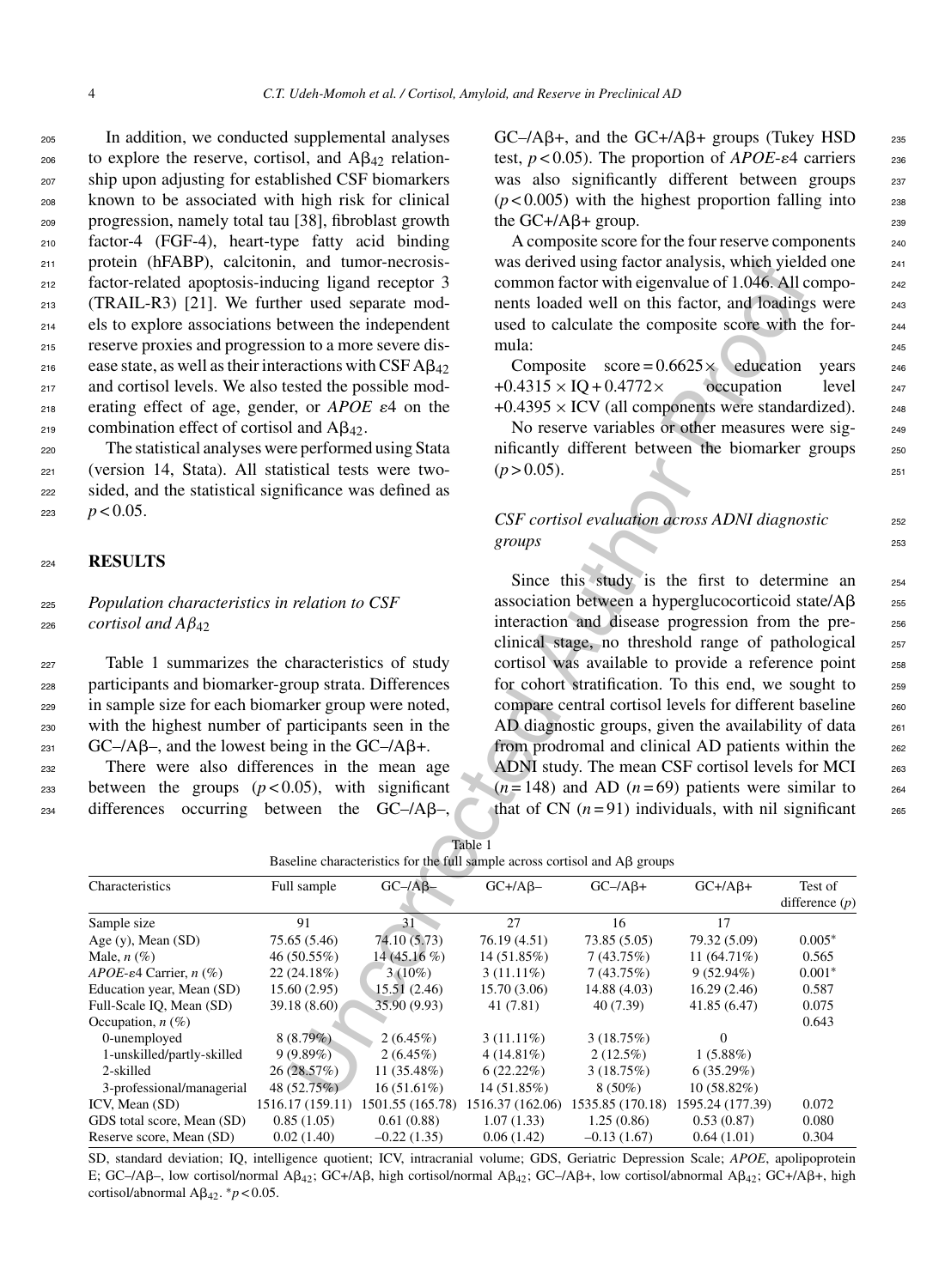

Fig. 1. Kaplan-Meier (KM) survival estimates for the study biomarker groups. Probability of non-progression from cognitive normal stage to clinical AD-dementia, for each glucocorticoid and amyloid biomarker combination group is shown. Estimated number of remaining individuals at risk for disease progression at each time point are also represented. Individuals in the Cortisol High/A $\beta_{42}$  Abnormal (GC+/A $\beta$ +) group progressed fastest from the pre-clinical to clinical disease stage, with only 12% non-demented (2 out of 17 at baseline) at time of study censor period. GC–, low cortisol level; GC+, high cortisol level;  $A\beta$ –, normal  $A\beta_{42}$  level;  $A\beta$ +, abnormal  $A\beta_{42}$  level.

<sup>266</sup> between-group differences observed (Supplementary <sup>267</sup> Figure 2).

# <sup>268</sup> *Reserve, cortisol, A*β42*, and stable versus* <sup>269</sup> *progressive disease stage*

 After a median follow-up time of 84 months, 19 of the 91 subjects progressed from CN to MCI, and another 10 subjects progressed to AD. The risk of progression during follow-up period among the four biomarker groups is shown in Figure 1. Individuals in the GC+/A $\beta$ + group were at higher risk of clin- ical progression compared to the GC-/Aβ-group (HR = 3.67,  $p = 0.017$  in an unadjusted Cox model).

 The results from the Cox models evaluating the effect of CSF levels of  $A\beta_{42}$  and cortisol on time to progression, and the moderating effect of the reserve composite on the A $\beta_{42}/$ cortisol association are shown 282 in Table 2. The interaction for cortisol and  $\text{A}\beta_{42}$  on risk of progression was not statistically significant in Model 1 and Model 2. However, the three-way inter- action in Model 3 showed a significant protective effect of high reserve on those individuals that had abnormal levels of  $A\beta_{42}$  and cortisol (HR = 0.153,  $p$  < 0.001), after adjusting for age, gender, *APOE*  $\varepsilon$ 4 status, and GDS (Table 2 and Fig. 2). Participants in

the GC+/A $\beta$ + group with high reserve scores had a 290 relatively lower risk for clinical progression (Supple- <sup>291</sup> mentary Table 1). Notably, the interaction between 292 reserve, cortisol, and  $A\beta_{42}$  remained significant after  $\qquad$  293 controlling for total-tau abnormalities and other CSF <sup>294</sup> risk biomarkers within an exploratory model (Sup- <sup>295</sup> plementary Table 2). 296

A significant role for GDS and *APOE*  $\varepsilon$ 4 carriage 297 in increasing the risk of progression for the entire 298 population was noted, with respective HR of 1.78 299  $(p < 0.001)$  for the former, and 4.30  $(p < 0.001)$  for 300 the latter in Model 3 (Table 2).  $301$ 

To further explore the relationship between reserve  $302$ and clinical progression, we examined the effect of 303 the independent reserve variables in four separate 304 models for ICV, IQ, occupation and education; and 305 the interaction of each of these variables with CSF 306 levels of  $A\beta_{42}$  and cortisol. Differential effects of  $\qquad$  307 the distinct reserve variables were noted (Supple- 308 mentary Table 3). In the IQ interaction model,  $a$  309 significant decrease in risk was observed in those 310 individuals that have high levels of pre-morbid  $IQ_{311}$ in the GC+/A $\beta$ + group (HR: 0.065,  $p = 0.026$ ). Sim-<br>312 ilarly, in the ICV and occupation interaction models,  $313$ significant decreases in risk were observed for indi-<br>314 viduals with high ICV (HR:  $0.010$ ,  $p = 0.012$ ), and  $315$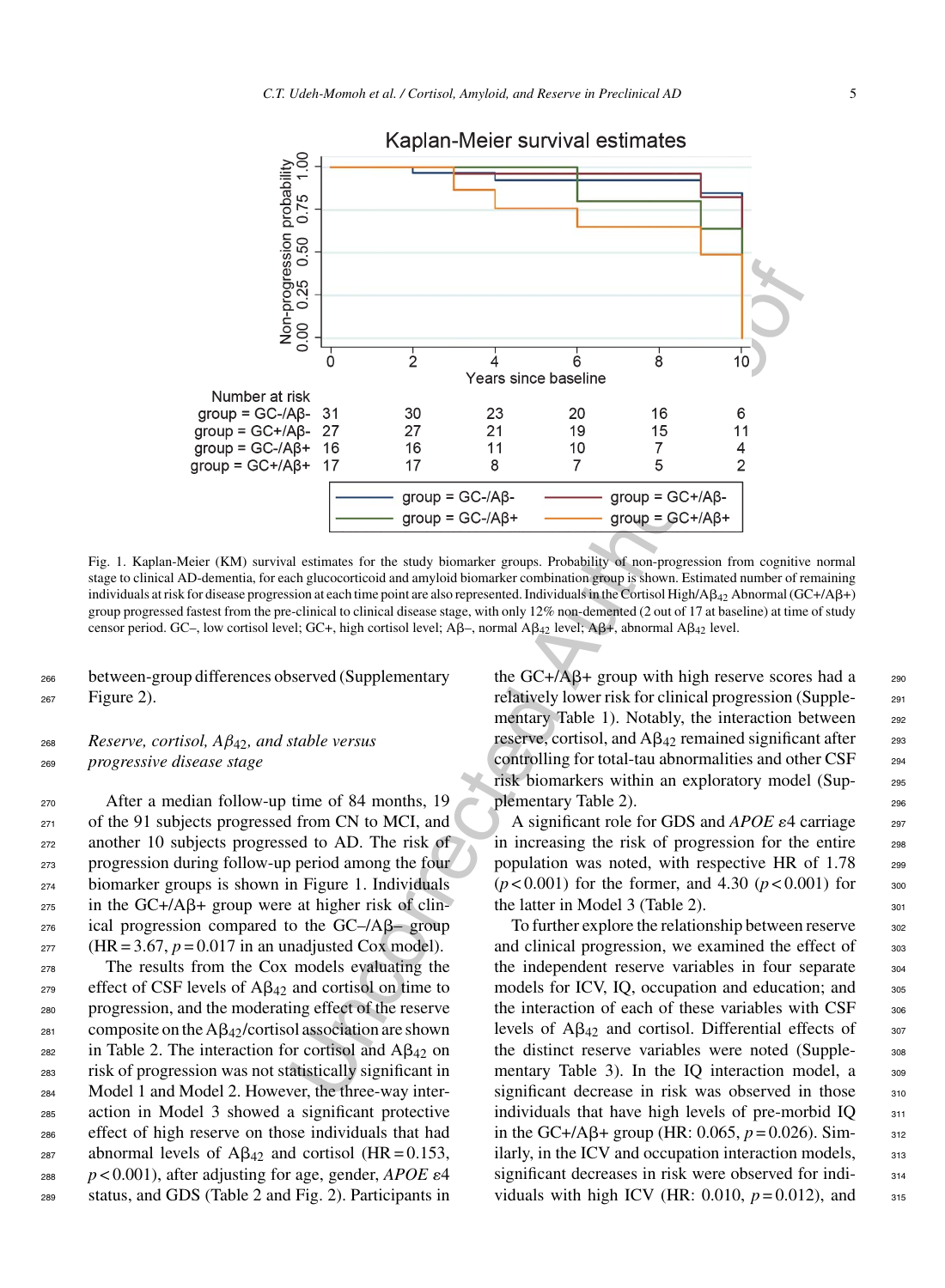| Indicators                                                                                | Model 1             |       | Model 2              |          | Model 3             |                        |
|-------------------------------------------------------------------------------------------|---------------------|-------|----------------------|----------|---------------------|------------------------|
|                                                                                           | HR (95% CI)         | p     | HR (95% CI)          |          | HR (95% CI)         |                        |
| High Cortisol                                                                             | $1.42(0.56-3.60)$   | 0.464 | $1.30(0.51 - 3.31)$  | 0.587    | $0.68(0.27-1.74)$   | 0.421                  |
| Abnormal $\overline{AB}$                                                                  | $2.33(0.93 - 5.82)$ | 0.070 | $2.24(0.85-5.92)$    | 0.103    | $0.76(0.29-1.98)$   | 0.580                  |
| High Cortisol*Abnormal AB                                                                 | $1.11(0.33 - 3.71)$ | 0.862 | $2.88(0.80 - 10.40)$ | 0.107    | $9.25(1.97-43.43)$  | $0.005*$               |
| Reserve score                                                                             |                     |       | $1.14(0.73 - 1.80)$  | 0.566    | $1.11(0.66 - 1.87)$ | 0.690                  |
| High Cortisol*Reserve score                                                               |                     |       | $0.97(0.56 - 1.68)$  | 0.905    | $1.10(0.59 - 2.04)$ | 0.766                  |
| Abnormal $AB*$ Reserve score                                                              |                     |       | $1.34(0.71 - 2.53)$  | $0.003*$ | $2.50(1.38 - 4.54)$ | $0.003*$               |
| High cortisol*Abnormal AB*Reserve score                                                   |                     |       | $0.34(0.14 - 0.82)$  | $0.017*$ | $0.15(0.06 - 0.43)$ | $< 0.001*$             |
| Female                                                                                    |                     |       |                      |          | $0.90(0.35 - 2.37)$ | 0.838                  |
| Age                                                                                       |                     |       |                      |          | $1.01(0.91 - 1.12)$ | 0.856                  |
| <b>APOE4 Carrier</b>                                                                      |                     |       |                      |          | $4.30(2.06 - 8.96)$ | $< 0.001$ <sup>*</sup> |
| GDS total score                                                                           |                     |       |                      |          | $1.78(1.32 - 2.39)$ | $< 0.001*$             |
| $HD$ hegard ratio: CL confidence interval: CDS, Corietria Depression Seele $*_{B}$ < 0.05 |                     |       |                      |          |                     |                        |

Table 2 Cox regression of interactions between cortisol,  $A\beta_{42}$ , and reserve score with risk of clinical progression

HR, hazard ratio; CI, confidence interval; GDS, Geriatric Depression Scale. ∗*p* < 0.05.



Fig. 2. Marginal plot showing relative hazard of AD clinical progression for biomarker groups in relation to reserve score. Levels of reserve are represented in relation to relative risk of AD clinical progression for each glucocorticoid and amyloid biomarker combination group. Benefit of increasing reserve level in terms of reduction in disease progression risk is most evident for the Cortisol High/Aβ<sub>42</sub> Abnormal (GC+/Aβ+) group. GC-, low cortisol level; GC+, high cortisol level;  $\mathsf{A}\mathsf{B}$ -, normal  $\mathsf{A}\mathsf{B}_{42}$  level; Aβ+, abnormal Aβ<sub>42</sub> level. Model adjusted for age, gender, APOE 4 status, and GDS score. The reference group was Cortisol Low/ $A\beta_{42}$  Normal group (GC-/ $A\beta$ -) at the reserve score of 0.

 those who had a professional level occupation (HR: 0.015,  $p = 0.007$ ). No interaction between educa- tion level and cortisol/ $AB_{42}$  status was detected (HR = 0.16,  $p > 0.05$ ). In addition, we found no significant interactions between age, gender, or  $APOE$   $\varepsilon$ 4 and cortisol/A $\beta$ <sub>42</sub> status (p for interaction  $322 > 0.05$ .

## <sup>323</sup> **DISCUSSION**

 $\mathbb{R}^2$ <sup>324</sup> Elevated levels of central cortisol and abnormal A $\beta$ <sup>325</sup> have been linked to the symptomatic expression of  $326$  AD [15, 16, 44–46]; yet it is not known whether this

originates from an earlier time-point and if reserve 327 factors help to offset disease progression trajectory 328 associated to HPA axis hyperactivity and  $\overrightarrow{AB}$  abnor-<br>329 malities, from pre-clinical disease stages. Addressing 330 the latter was a primary objective of our study, and 331 we sought to investigate whether reserve moderates 332 the adverse influence of CSF cortisol elevations and 333  $\text{A}\beta$  abnormalities on AD clinical progression from  $\frac{334}{2}$ the preclinical stage. 335

1.40 (0.64-1 and 1.40 (1.741-1 and 2.741-1 and 2.741-1 and 2.741-1 and 2.741-1 and 2.741-2531<br>
Uncorrected Author Proof (1.541-2.82)<br>
Uncorrected Author Proof (1.541-2.82)<br>
Uncorrected Author Proof (1.542-2.39)<br>
Uncorrect Using data from the ADNI, we show that risk of  $336$  $clinical progression was highest in CN individuals  $337$$ exhibiting both abnormal  $\overrightarrow{AB}$  and HPA axis hyperac- 338 tivity. To our knowledge, this is the first report on the 339 impact of combined central  $\overrightarrow{AB}$  abnormalities/higher  $\overrightarrow{340}$ cortisol levels on AD clinical progression from the  $_{341}$ preclinical stage, and suggests that cortisol may act 342 in concert with  $\text{A}\beta$  to progress symptom onset. Our  $\qquad$  343 results are in line with a recent report from the Aus-<br>344 tralian Imaging Biomarkers and Lifestyle Study of 345 Ageing (AIBL) [22], showing rapid cognitive decline  $_{346}$ from baseline for CN individuals with high cere- <sup>347</sup> bral  $\text{A}\beta$  load presenting with elevated plasma cortisol  $\qquad$  348 levels [22]; however, that study did not address progression to disease states and the CSF cortisol levels  $350$ were not considered. 351

Cortisol has been shown to be upregulated in pro-<br><sub>352</sub> dromal and clinical AD  $[16, 18]$ , and differences  $353$ between AD patients and controls have been reported <sub>354</sub> particularly at the morning time-point [47]. The finding of comparable hormone levels for baseline CN 356 individuals and MCI/AD patients lends credence to 357 the possibility that the elevated cortisol levels seen 358 in CN individuals may have been brought about by 359 pathogenic mechanisms occurring prior to symptom 360 onset. 361

HPA axis activity is enhanced by time-of-day, 362 stress, anxiety, and depression  $[48-52]$ . Individuals  $363$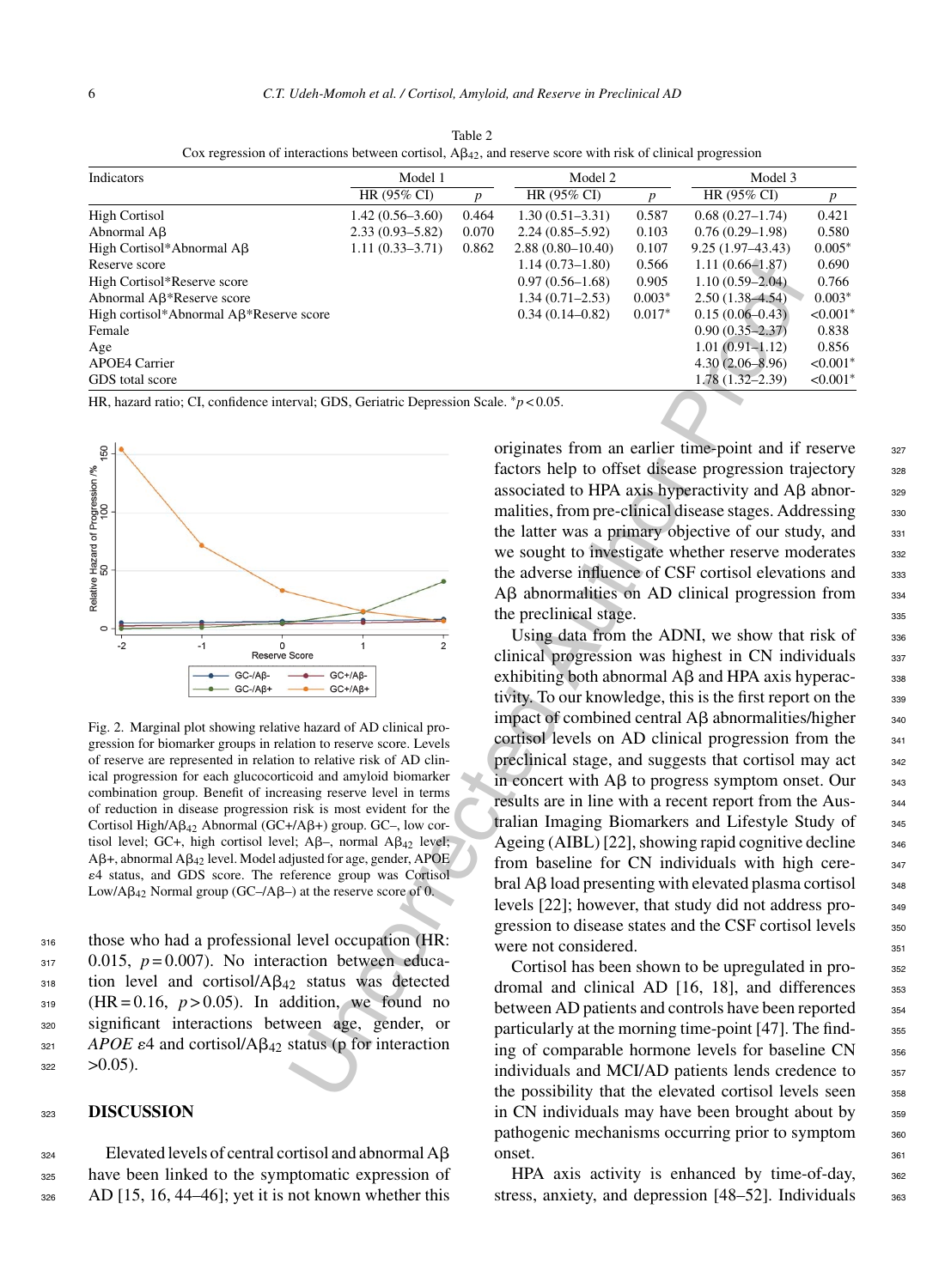included in this study had no reported depression and were relatively healthy, with no chronic diseases that may have increased central glucocorticoid levels. Additionally, all samples were taken in the morning, thereby reducing circadian bias.

 Other known predictors of clinical AD progres- sion, including *APOE*  $\varepsilon$ 4 status [17] and subclinical depression [53], were assessed as independent pre- dictors in our study. Nevertheless, increased risk of progression was evident in the GC+/A $\beta$ + group even after controlling for these risk factors.

 This study is strengthened by the use of cen- tral glucocorticoid measures which provides a useful 377 indicator of brain exposure to hormone levels, par- ticularly for regions such as the hippocampus and frontal cortex that are front-line targets for mani- festation of AD pathology and highly responsive to glucocorticoids given enriched localization of hor- mone receptors [54, 55]. Indeed, a Phase II trial into the modulation of central glucocorticoid lev- $_{384}$  els via inhibition of the enzyme  $11\beta$ -Hydroxysteroid dehydrogenase type 1, also known as cortisone reductase (which acts within the CNS to convert cortisone to the biologically active cortisol), is cur- rently underway, and aimed at exploring a possible 'cognition-protective' effect of GC hormone reduc-tion in an AD-pathology-sensitive area [56].

391 Our results provide further support to the hypoth- esis of a moderating effect of high levels of reserve 393 on the observed risk associated with the  $GC + /A\beta +$  profile. Determination of individual variable contri- bution to risk reduction observed with the composite score showed that the effects in this sample were primarily driven by IQ, premorbid brain size, and occupation. The lack of an education effect may be explained by the bias toward higher educated partic-ipants in the ADNI sample.

 The fact that the reserve composite moderates the A $\beta$ /cortisol-related risk for clinical progression lends credence to the importance of accounting for reserve factors in clinical studies. For example, the Finnish Geriatric Intervention Study to Prevent Cog- nitive Impairment and Disability (FINGER) provides evidence for the benefit of promoting reserve via interventions with a social element such as physical activity and cognitive training [57]. Such activities are known to affect HPA axis by altering stress hormone levels [58, 59]. Further studies assess- ing psychological/ lifestyle strategies to normalize GC levels may prove beneficial in delaying dis- ease onset and progression in individuals with A $\beta$ pathology.

Our study has several limitations. All CSF <sup>416</sup> samples in ADNI were collected in the morning before breakfast to avoid circadian bias ([http://adni.](http://adni.loni.usc.edu/methods/documents/) <sup>418</sup> loni.usc.edu/methods/documents/). However, no 419 exact time of collection was provided, thus limiting our ability to further control for the cortisol variation related to ultradian rhythmicity  $[21]$ .

Sample size in this study was limited as only individuals with available CSF cortisol and  $\overrightarrow{AB}$  data were  $424$ included. Since some individuals had missing data 425 for IQ score, imputation methods were employed to account for missing data which allowed robust 427 statistical explorations utilizing the entire data set available. 429

It |/1 and subcunneal related to ultradian flytmenty| 1211.<br>
and general car and pendent pre-<br>
and as independent pre-<br>
and as independent pre-<br>
and as independent pre-<br>
and as independent pre-<br>
and included Since some in Another known limitation in studies on HPA-axis 430 hyperactivity and association with clinical indices of AD includes an absence of ample HPA-axis acti- <sup>432</sup> vators including pro/anti-inflammatory cytokines, as well as other risk biomarkers that are associated 434 with clinical progression within analyses. Recent 435 evidence from ADNI have provided a combina- <sup>436</sup> tory biomarker signature made up of CSF and 437 plasma markers for the prediction of clinical pro- <sup>438</sup> gression, from the prodromal stage  $[21]$ . The authors  $439$ found that plasma apolipoprotein A-II and cortisol 440 levels as well as FGF-4, hFABP, calcitonin, and TRAIL-R3 in CSF allowed for reliable prediction 442 of disease status within a 3-year period [21]. In <sup>443</sup> light of this evidence, and given the availability 444 of the CSF components of the biomarker compos- <sup>445</sup> ite within the ADNI dataset, we introduced these  $_{446}$ CSF biomarkers as covariates within an exploratory model; also adjusting for total tau given the estab lished clinical progression-predictive attribute of this 449 risk biomarker [38]. In this set of analysis, we found that observed results with the cortisol/  $\mathbf{A}\boldsymbol{\beta}$  interaction on its own and in the presence of reserve 452 were independent of the effect of the exploratory 453 risk biomarkers (Supplementary Table 2). In sum- <sup>454</sup> mary, we report that cortisol elevations are predictive of faster clinical progression in individuals with <sup>456</sup>  $\text{A}\beta$  abnormalities. Interestingly, reserve indicators  $\text{A5}$ ameliorate the observed risk. Our data suggests an enhanced risk for AD clinical onset and progression in individuals presenting with abnormal CSF 460 levels of  $\mathbf{A}\beta$  and elevated glucocorticoid levels and,  $\qquad \qquad \text{461}$ importantly, that this combined effect can be moder- <sup>462</sup> ated by presence of reserve factors. These findings 463 necessitate further research into HPA axis hyper- <sup>464</sup> activity as a co-identifier with amyloid abnormalities, for high AD risk, and highlight the importance of accounting for lifetime exposures and factors in the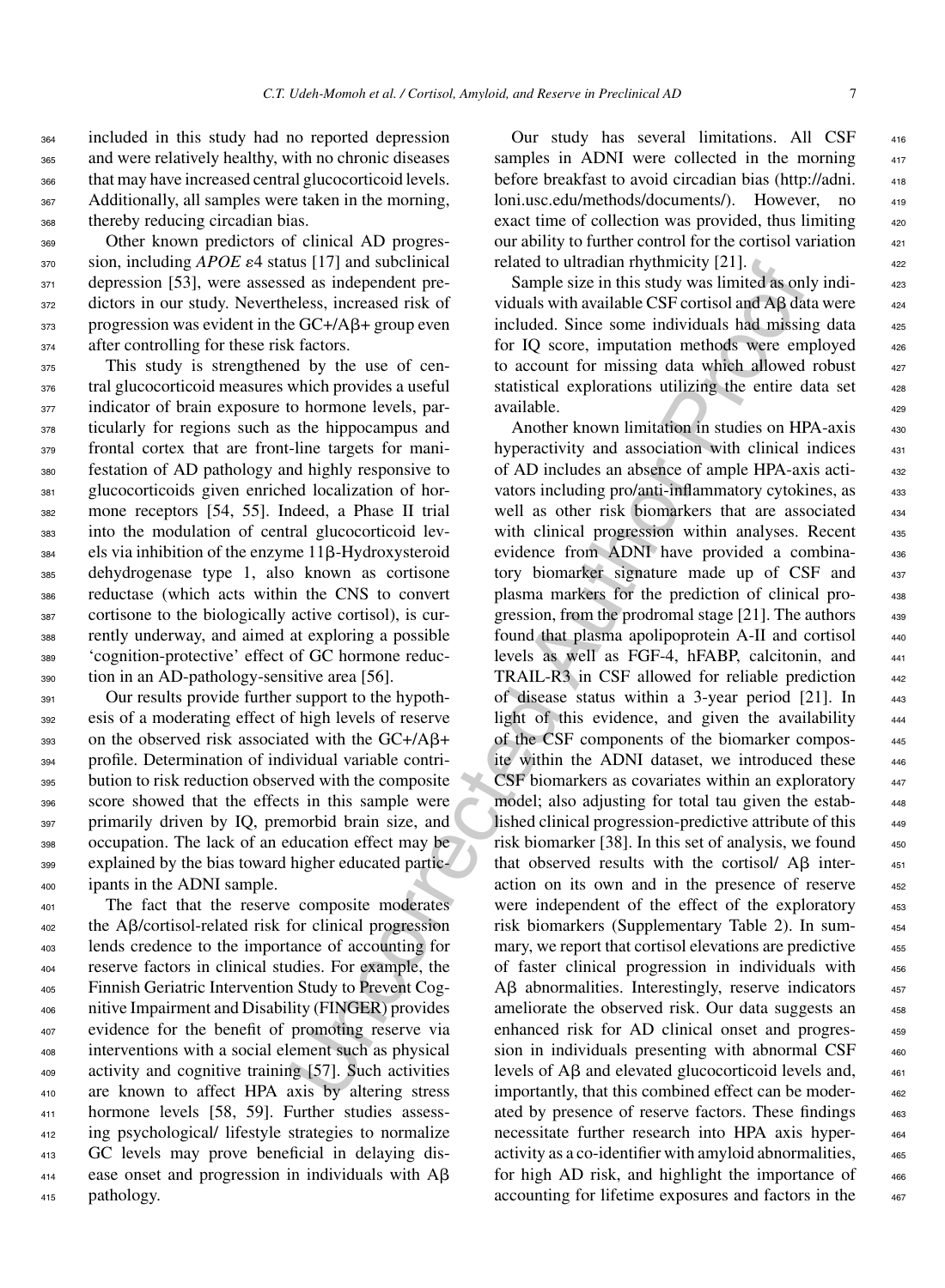<sup>468</sup> interpretation of results from longitudinal aging and <sup>469</sup> dementia studies.

 The findings presented further provide a rationale for lifestyle intervention studies looking into later- life promotion of reserve and brain maintenance and the potential use of high cortisol levels as selection or stratification criterion. At-risk for AD individuals, based on abnormal A $\beta$  status, with high cortisol lev- els may benefit from closer monitoring and lifestyle interventions.

## <sup>478</sup> **ACKNOWLEDGMENTS**

rsk for AD Industrials, or withing of this report.<br>
in sin[c](http://www.fnih.org)e the main and the spectrom and the state of the spectrom and infestigate the spectrom of this article: http://dx.<br>
(a, with high corrisol lever and institute of Data collection and sharing for this project was funded by the Alzheimer's Disease Neuroimag- ing Initiative (ADNI) (National Institutes of Health Grant U01 AG024904) and DOD ADNI (Department of Defense award number W81XWH-12-2-0012). ADNI is funded by the National Institute on Aging, the National Institute of Biomedical Imaging and Bioengineering, and through generous contributions from the following: AbbVie, Alzheimer's Asso- ciation; Alzheimer's Drug Discovery Foundation; Araclon Biotech; BioClinica, Inc.; Biogen; Bristol- Myers Squibb Company; CereSpir, Inc.; Eisai Inc.; Elan Pharmaceuticals, Inc.; Eli Lilly and Com- pany; EuroImmun; F. Hoffmann-La Roche Ltd and its affiliated company Genentech, Inc.; Fujirebio; GE Healthcare; IXICO Ltd.; Janssen Alzheimer Immunotherapy Research & Development, LLC.; Johnson & Johnson Pharmaceutical Research & Development LLC.; Lumosity; Lundbeck; Merck & Co., Inc.; Meso Scale Diagnostics, LLC.; Neu- roRx Research; Neurotrack Technologies; Novartis Pharmaceuticals Corporation; Pfizer Inc.; Piramal Imaging; Servier; Takeda Pharmaceutical Company; and Transition Therapeutics. The Canadian Institutes of Health Research is providing funds to support ADNI clinical sites in Canada. Private sector con- tributions are facilitated by the Foundation for the National Institutes of Health (http://www.fnih.org). The grantee organization is the Northern California Institute for Research and Education, and the study is coordinated by the Alzheimer's Disease Coopera- tive Study at the University of California, San Diego. ADNI data are disseminated by the Laboratory for Neuro Imaging at the University of Southern Califor-<sup>513</sup> nia.

<sup>514</sup> No sponsor had any role in the design and con-<sup>515</sup> duct of the study; collection, management, analysis, <sup>516</sup> and interpretation of the data; preparation, review, or approval of the manuscript; and decision to submit the  $\frac{517}{20}$ manuscript for publication. Data used in preparation  $\frac{518}{2}$ of this article were obtained from the ADNI database.  $\frac{519}{2}$ As such, the investigators within the ADNI contributed to the design and implementation of  $ADNI$ <sub>521</sub> or provided data but did not participate in the analysis <sub>522</sub> or writing of this report.

Authors' disclosures available online [\(https://](https://www.j-alz.com/manuscript-disclosures/18-1030r2) <sub>524</sub> www.j-alz.com/manuscript-disclosures/18-1030r2).  $525$ 

## **SUPPLEMENTARY MATERIAL** <sup>526</sup>

The supplementary material is available in the  $527$ electronic version of this article: [http://dx.doi.org/](http://dx.doi.org/10.3233/JAD-181030) 528 10.3233/JAD-181030. 529

## **REFERENCES** 530

- [1] Alzheimer A, Stelzmann RA, Schnitzlein HN, Murtagh FR 531 (1995) An English translation of Alzheimer's 1907 paper, saz "Uber eine eigenartige Erkankung der Hirnrinde".*Clin Anat* <sup>533</sup> **8**, 429-431. <sup>534</sup>
- [2] Gotz J, Chen F, van Dorpe J, Nitsch RM (2001) Formation of 535 neurofibrillary tangles in P3011 tau transgenic mice induced 536 by Abeta 42 fibrils. *Science* **293**, 1491-1495. <sup>537</sup>
- [3] Bloom GS (2014) Amyloid-beta and tau: The trigger and 538 bullet in Alzheimer disease pathogenesis. *JAMA Neurol* 71, 539 505-508. 540
- [4] de Leon MJ, McRae T, Tsai JR, George AE, Marcus DL, 541 Freedman M, Wolf AP, McEwen B (1988) Abnormal corti- <sup>542</sup> sol response in Alzheimer's disease linked to hippocampal 543 atrophy. *Lancet* **2**, 391-392. <sup>544</sup>
- [5] Notarianni E (2013) Hypercortisolemia and glucocorticoid <sup>545</sup> receptor-signaling insufficiency in Alzheimer's disease ini- <sup>546</sup> tiation and development. *Curr Alzheimer Res* **10**, 714-731. <sup>547</sup>
- [6] Green KN, Billings LM, Roozendaal B, McGaugh JL, 548 LaFerla FM (2006) Glucocorticoids increase amyloid-beta 549 and tau pathology in a mouse model of Alzheimer's disease.  $550$ *J Neurosci* **26**, 9047-9056. <sup>551</sup>
- [7] Sotiropoulos I, Catania C, Pinto LG, Silva R, Pollerberg 552 GE, Takashima A, Sousa N, Almeida OF (2011) Stress 553 acts cumulatively to precipitate Alzheimer's disease-like tau <sup>554</sup> pathology and cognitive deficits. *J Neurosci* **31**, 7840-7847. <sup>555</sup>
- [8] Brureau A, Zussy C, Delair B, Ogier C, Ixart G, Maurice T, 556 Givalois L (2013) Deregulation of hypothalamic-pituitary-<br>557 adrenal axis functions in an Alzheimer's disease rat model.  $\qquad$  558 *Neurobiol Aging* **34**, 1426-1439. 559
- [9] Sapolsky RM, Krey LC, McEwen BS (1986) The neuroen- 560 docrinology of stress and aging: The glucocorticoid cascade 561 hypothesis. *Endocr Rev* **7**, 284-301. <sup>562</sup>
- [10] Lante F, Chafai M, Raymond EF, Pereira AR, Mouska X, 563 Kootar S, Barik J, Bethus I, Marie H (2015) Subchronic 564 glucocorticoid receptor inhibition rescues early episodic 565 memory and synaptic plasticity deficits in a mouse model of 566 Alzheimer's disease. *Neuropsychopharmacology* **40**, 1772- <sup>567</sup> 1781. 568
- [11] Baglietto-Vargas D, Medeiros R, Martinez-Coria H, LaFerla 569 FM, Green KN (2013) Mifepristone alters amyloid precursor protein processing to preclude amyloid beta and also 571 reduces tau pathology. *Biol Psychiatry* **74**, 357-366. <sup>572</sup>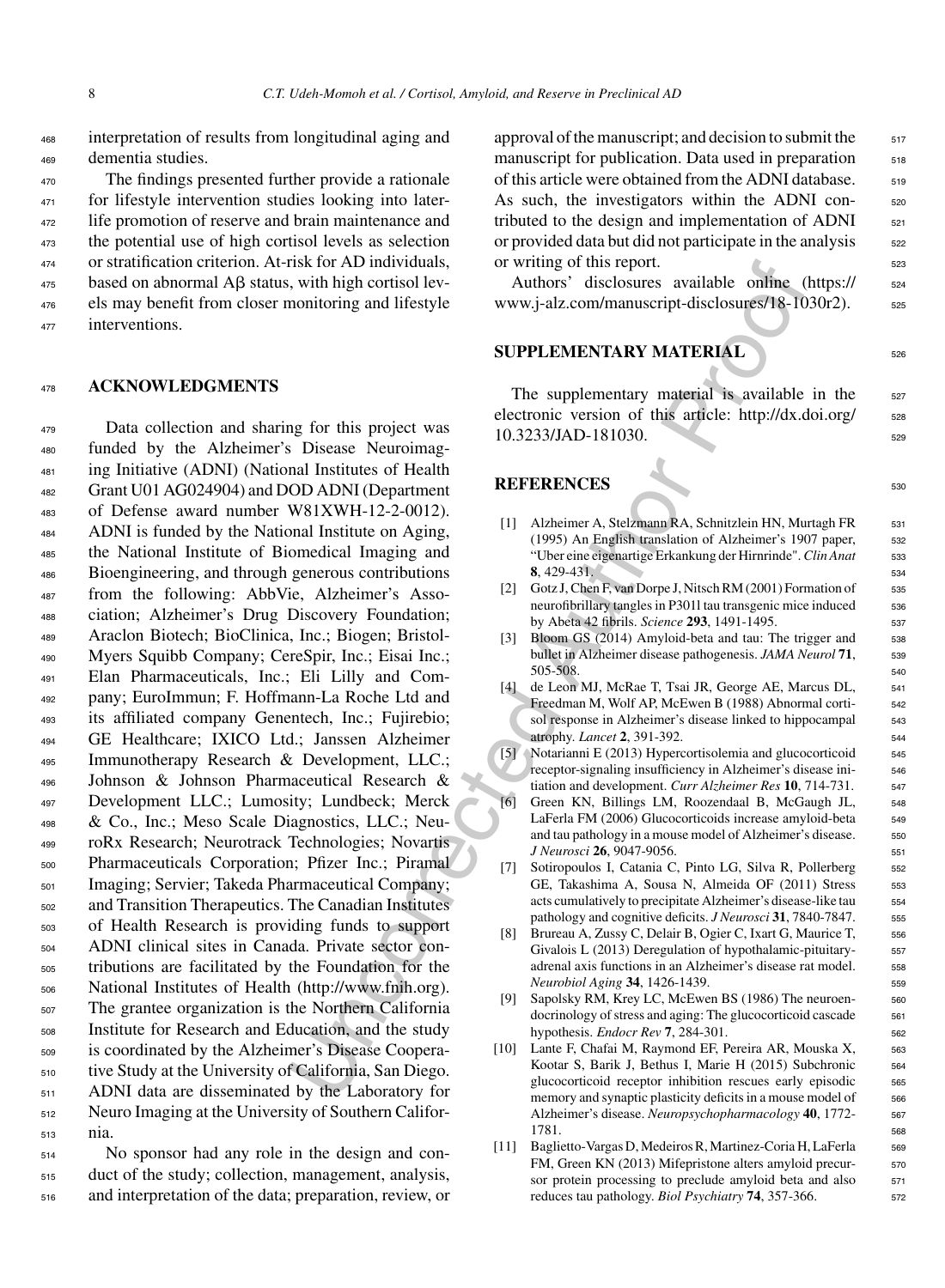- <sup>573</sup> [12] Elgh E, Lindqvist Astot A, Fagerlund M, Eriksson S, Olsson <sup>574</sup> T, Nasman B (2006) Cognitive dysfunction, hippocampal <sup>575</sup> atrophy and glucocorticoid feedback in Alzheimer's dis-<sup>576</sup> ease. *Biol Psychiatry* **59**, 155-161.
- <sup>577</sup> [13] O'Brien JT, Schweitzer I, Ames D, Tuckwell V, Mastwyk <sup>578</sup> M (1994) Cortisol suppression by dexamethasone in the <sup>579</sup> healthy elderly: Effects of age, dexamethasone levels, and <sup>580</sup> cognitive function. *Biol Psychiatry* **36**, 389-394.
- <sup>581</sup> [14] Swanwick GR, Kirby M, Bruce I, Buggy F, Coen RF, Coak-<sup>582</sup> ley D, Lawlor BA (1998) Hypothalamic-pituitary-adrenal <sup>583</sup> axis dysfunction in Alzheimer's disease: Lack of associa-<sup>584</sup> tion between longitudinal and cross-sectional findings. *Am* <sup>585</sup> *J Psychiatry* **155**, 286-289.
- <sup>586</sup> [15] Popp J, Schaper K, Kolsch H, Cvetanovska G, Rommel F, <sup>587</sup> Klingmuller D, Dodel R, Wullner U, Jessen F (2009) CSF <sup>588</sup> cortisol in Alzheimer's disease and mild cognitive impair-<sup>589</sup> ment. *Neurobiol Aging* **30**, 498-500.
- <sup>590</sup> [16] Popp J, Wolfsgruber S, Heuser I, Peters O, Hull M, Schroder <sup>591</sup> J, Moller HJ, Lewczuk P, Schneider A, Jahn H, Luckhaus <sup>592</sup> C, Perneczky R, Frolich L, Wagner M, Maier W, Wiltfang <sup>593</sup> J, Kornhuber J, Jessen F (2015) Cerebrospinal fluid cortisol <sup>594</sup> and clinical disease progression in MCI and dementia of <sup>595</sup> Alzheimer's type. *Neurobiol Aging* **36**, 601-607.
- <sup>596</sup> [17] Gil-Bea FJ, Aisa B, Solomon A, Solas M, del Carmen <sup>597</sup> Mugueta M, Winblad B, Kivipelto M, Cedazo-Minguez <sup>598</sup> A, Ramirez MJ (2010) HPA axis dysregulation associated <sup>599</sup> to apolipoprotein E4 genotype in Alzheimer's disease. *J* <sup>600</sup> *Alzheimers Dis* **22**, 829-838.
- <sup>601</sup> [18] Csernansky JG, Dong H, Fagan AM, Wang L, Xiong <sup>602</sup> C, Holtzman DM, Morris JC (2006) Plasma cortisol and <sup>603</sup> progression of dementia in subjects with Alzheimer-type <sup>604</sup> dementia. *Am J Psychiatry* **163**, 2164-2169.
- <sup>605</sup> [19] Ennis GE, An Y, Resnick SM, Ferrucci L, O'Brien RJ, <sup>606</sup> Moffat SD (2017) Long-term cortisol measures predict <sup>607</sup> Alzheimer disease risk. *Neurology* **88**, 371-378.
- <sup>608</sup> [20] Dong H, Csernansky JG (2009) Effects of stress and stress <sup>609</sup> hormones on amyloid-beta protein and plaque deposition. *J* <sup>610</sup> *Alzheimers Dis* **18**, 459-469.
- <sup>611</sup> [21] Lehallier B, Essioux L, Gayan J, Alexandridis R, <sup>612</sup> Nikolcheva T, Wyss-Coray T, Britschgi M, Alzheimer's <sup>613</sup> Disease Neuroimaging I (2016) Combined plasma and cere-<sup>614</sup> brospinal fluid signature for the prediction of midterm <sup>615</sup> progression from mild cognitive impairment to Alzheimer <sup>616</sup> disease. *JAMA Neurol* **73**, 203-212.
- <sup>617</sup> [22] Pietrzak RH, Laws SM, Lim YY, Bender SJ, Porter T, <sup>618</sup> Doecke J, Ames D, Fowler C, Masters CL, Milicic L (2017) 619 Plasma cortisol, brain amyloid-β, and cognitive decline <sup>620</sup> in preclinical Alzheimer's disease: A 6-year prospective <sup>621</sup> cohort study. *Biol Psychiatry Cogn Neurosci Neuroimaging* <sup>622</sup> **2**, 45-52.
- <sup>623</sup> [23] Stern Y, Gurland B, Tatemichi TK, Tang MX, Wilder D, <sup>624</sup> Mayeux R (1994) Influence of education and occupation <sup>625</sup> on the incidence of Alzheimer's disease. *JAMA* **271**, 1004- <sup>626</sup> 1010.
- <sup>627</sup> [24] Perneczky R, Wagenpfeil S, Lunetta KL, Cupples LA, <sup>628</sup> Green RC, DeCarli C, Farrer LA, Kurz A (2009) Educa-<sup>629</sup> tion attenuates the effect of medial temporal lobe atrophy <sup>630</sup> on cognitive function in Alzheimer's disease: The MIRAGE <sup>631</sup> study. *J Alzheimers Dis* **17**, 855-862.
- <sup>632</sup> [25] White L, Katzman R, Losonczy K, Salive M, Wallace R, <sup>633</sup> Berkman L, Taylor J, Fillenbaum G, Havlik R (1994) Asso-<sup>634</sup> ciation of education with incidence of cognitive impairment <sup>635</sup> in three established populations for epidemiologic studies <sup>636</sup> of the elderly. *J Clin Epidemiol* **47**, 363-374.
- [26] Richards M, Sacker A (2003) Lifetime antecedents of cog- 637 nitive reserve. *J Clin Exp Neuropsychol* 25, 614-624. 638
- [27] Alexander GE, Furey ML, Grady CL, Pietrini P, Brady 639 DR, Mentis MJ, Schapiro MB (1997) Association of premorbid intellectual function with cerebral metabolism in 641 Alzheimer's disease: Implications for the cognitive reserve 642 hypothesis. *Am J Psychiatry* **154**, 165-172. <sup>643</sup>
- [28] Guo LH, Alexopoulos P, Wagenpfeil S, Kurz A, Perneczky <sup>644</sup> R, Alzheimer's Disease Neuroimaging Initiative (2013) 645 Brain size and the compensation of Alzheimer's disease 646 symptoms: A longitudinal cohort study. *Alzheimers Dement* 647 **9**, 580-586. 648
- [29] Wolf H, Julin P, Gertz HJ, Winblad B, Wahlund LO 649 (2004) Intracranial volume in mild cognitive impairment, 650 Alzheimer's disease and vascular dementia: Evidence for 651 brain reserve? *Int J Geriatr Psychiatry* **19**, 995-1007. <sup>652</sup>
- [30] Mortimer JA, Snowdon DA, Markesbery WR (2003) Head 653 circumference, education and risk of dementia: Findings <sup>654</sup> from the Nun Study. *J Clin Exp Neuropsychol* **25**, 671-679. <sup>655</sup>
- [31] Stern Y (2009) Cognitive reserve. *Neuropsychologia* **47**, <sup>656</sup> 2015-2028. <sup>657</sup>
- [32] Stern Y (2012) Cognitive reserve in ageing and Alzheimer's 658 disease. *Lancet Neurol* **11**, 1006-1012. <sup>659</sup>
- [33] Lo RY, Jagust WJ, Alzheimer's Disease Neuroimaging 660 Initiative (2013) Effect of cognitive reserve markers on 661 Alzheimer pathologic progression. *Alzheimer Dis Assoc* <sup>662</sup> *Disord* 27, 343-350. 663
- [34] Mueller SG, Weiner MW, Thal LJ, Petersen RC, Jack C, 664 Jagust W, Trojanowski JQ, Toga AW, Beckett L (2005) The 665 Alzheimer's disease neuroimaging initiative. *Neuroimaging* 666 *Clin N Am* **15**, 869-877, xi-xii. 667
- Let Due yr. Coale, R. Athénor's Dissear Newtonianing Initiative and Normannian Initiative Coale Newtonianing Initiative (2013) Let Let Author Scatter and the proofit High Scatter (2013) Normannial Continent Continent Cont [35] Weiner MW, Aisen PS, Jack CR, Jr., Jagust WJ, Trojanowski 668 JQ, Shaw L, Saykin AJ, Morris JC, Cairns N, Beckett LA, 669 Toga A, Green R, Walter S, Soares H, Snyder P, Siemers 670 E, Potter W, Cole PE, Schmidt M, Alzheimer's Disease 671 Neuroimaging Initiative (2010) The Alzheimer's disease 672 neuroimaging initiative: Progress report and future plans. 673 *Alzheimers Dement* **6**, 202-211 e207. <sup>674</sup>
	- [36] Royle NA, Booth T, Hernández MCV, Penke L, Murray 675 C, Gow AJ, Maniega SM, Starr J, Bastin ME, Deary IJ 676  $(2013)$  Estimated maximal and current brain volume predict  $677$ cognitive ability in old age. *Neurobiol Aging* **34**, 2726-2733. <sup>678</sup>
	- [37] Petersen RC, Aisen PS, Beckett LA, Donohue MC, Gamst 679 AC, Harvey DJ, Jack CR Jr, Jagust WJ, Shaw LM, Toga AW, 680 Trojanowski JQ, Weiner MW (2010) Alzheimer's Disease 681 Neuroimaging Initiative (ADNI): Clinical characterization. 682 *Neurology* **74**, 201-209. <sup>683</sup>
	- [38] Shaw LM, Vanderstichele H, Knapik-Czajka M, Clark CM, 684 Aisen PS, Petersen RC, Blennow K, Soares H, Simon 685 A, Lewczuk P, Dean R, Siemers E, Potter W, Lee VM, 686 Trojanowski JQ, Alzheimer's Disease Neuroimaging Ini- <sup>687</sup> tiative (2009) Cerebrospinal fluid biomarker signature in 688 Alzheimer's disease neuroimaging initiative subjects. *Ann* 689 *Neurol* **65**, 403-413. 690
	- [39] DiStefano C, Zhu M, Mindrila D (2009) Understanding 691 and using factor scores: Considerations for the applied 692 researcher. *Pract Assess Res Eval* **14**, 2. <sup>693</sup>
	- [40] Lowe DA, Rogers SA (2011) Estimating premorbid intel- 694 ligence among older adults: The utility of the AMNART. *J* 695 *Aging Res* **2011**, 428132. <sup>696</sup>
	- [41] McGurn B, Starr JM, Topfer JA, Pattie A, Whiteman MC, 697 Lemmon HA, Whalley LJ, Deary IJ (2004) Pronunciation 698 of irregular words is preserved in dementia, validating pre- <sup>699</sup> morbid IQ estimation. *Neurology* **62**, 1184-1186. 700